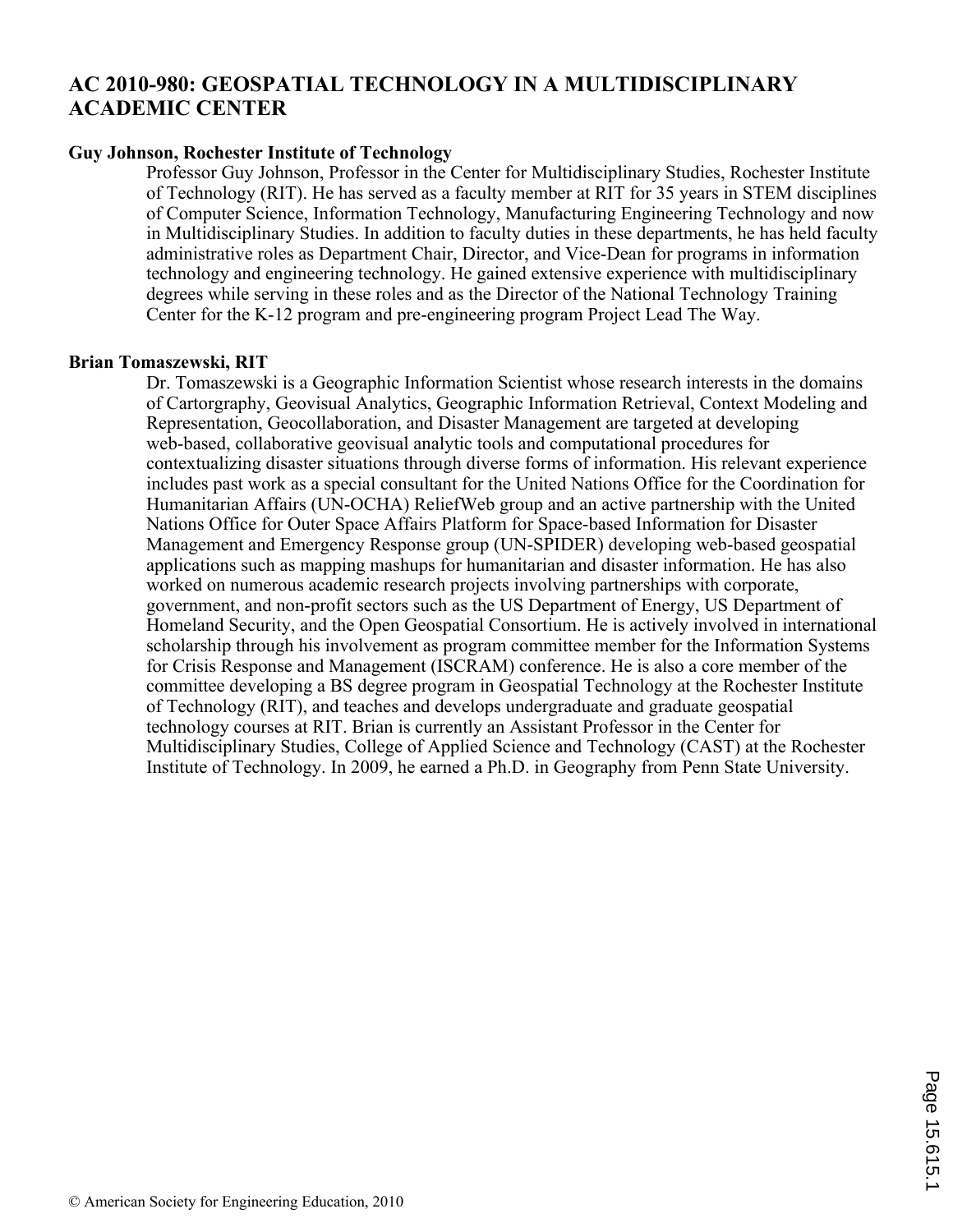# **Geospatial Technology in a Multidisciplinary Academic Center**

Because the technical evolution of the geospatial technologies has led to new and exciting approaches to problem solving in technology fields, the Center of Multidisciplinary Studies at the Rochester Institute of Technology has developed six geospatial technology courses and is currently proposing a BS degree that focuses on developing, advancing, and studying the application of geospatial technology.

The Center has been the home for numerous certificate programs and BS and MS degrees in Arts and Sciences that encourage students to build personalized degree programs based on concentrations drawn from across the Institute. These geospatial technology courses are available to all university students and have been attracting students from a variety of majors. Because of the depth and breadth of geospatial applications, the design of the new BS program proposal integrates topics in Geographic Information Science as delineated in the UCGIS Book of Knowledge<sup>1</sup> with general education, professional minors and free elective choices.

In a world where computing, network access, and data sensors are ubiquitous, today's students and researchers are already capitalizing on the abundance of raw data. The capability to effectively summarize and draw inferences to transform this raw data into useful knowledge is critical in many undergraduate curricula. The pressing global issues in today's world that these students will face upon graduation require extensive measurements as well as the location and changes of those measurements over time. The underlying mathematics, sciences and technologies used in collecting, transforming, and communicating this data are vital components.

## **Introduction**

This paper describes a proposed Bachelor of Science degree in **Geospatial Technology** to be offered by the Center for Multidisciplinary Studies in the College of Applied Science and Technology. This degree will educate a new generation of students who can combine spatial thinking, problem solving, and creative thinking skills with technical skills on effective use of the varied approaches to Geospatial Technologies (GTs). Achieving this combination will allow students to achieve maximum successes in their careers or research disciplines.

## **Background technologies and the anticipated future of the field**

Geospatial Technologies (GTs) have evolved from initial beginnings as simple computer-based map making tools to complex visual and computational environments. GTs are used worldwide in diverse application domains ranging from community planning to the exploration of outer space. The increased use of GTs has led the development of new tools, techniques and theory that have imbued GTs with new forms of geographic visualization, support for spatial thinking, and opportunities for research and education. It is an exciting time for GT research and education. Industry standard, commercial desktop Geographic Information System (GIS) platforms such as  $ArcGIS<sup>2</sup>$  by ESRI Inc that were once the hallmark of GTs are now being complemented by freely available virtual globe software such as Google Earth<sup>3</sup> and NASA Worldwind<sup>4</sup>. The easy-to-use functionality of virtual globe environments provide users with rich interactivity and visualization capabilities that are allowing millions of people to develop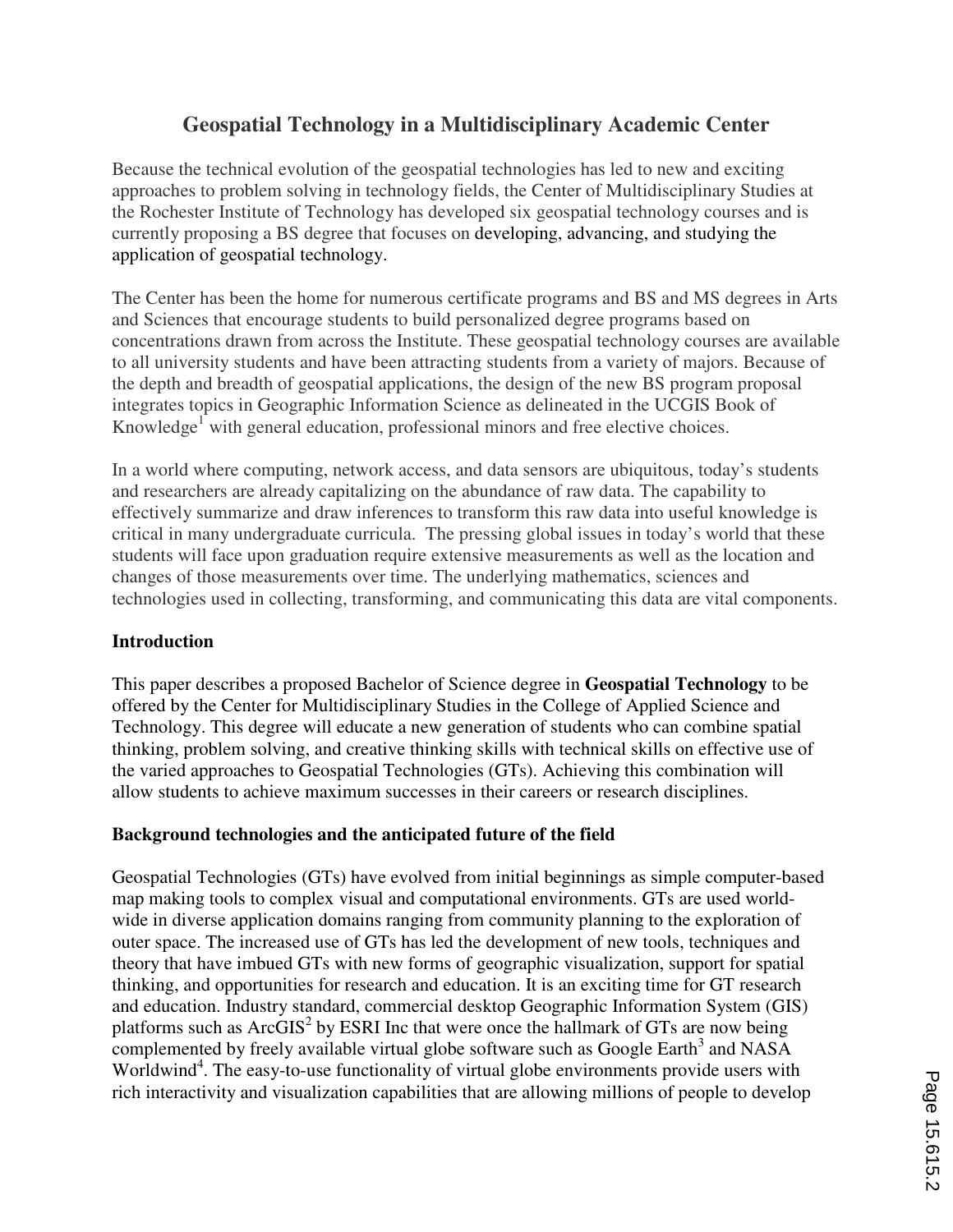interest and awareness of geography through means not possible only five years ago. Furthermore, the rise in web-based mapping tools with open application programming interfaces (APIs) such as Google Maps have a created a boom in the development of both commercialized personal navigation and business mapping applications and unique "mapping mashups" that represent specialized applications which have generated widespread, worldwide interest in GTs.

There is tremendous growth in the publicly available geographic information and data available through the geographic data clearinghouses<sup>5</sup> and so-called volunteered geographic information  $(^{6}$ Goodchild, 2007), both of which can be incorporated into commercial products and present key opportunities for advancing GT education. For example, publically available data derived from SCADA (Supervisory Control and Data Acquisition) systems have emerged from the manufacturing field and are being installed in telecommunications, water and waste control, energy, oil and gas refining, and transportation systems to achieve increasing efficiencies in overall system operation. As geographically-aware sensors and mobile devices (such as GPS-enabled cell phones ) become more ubiquitous and allow the public to capture where (a) the location of events happen or (b) data is gathered, such actions have potential impacts on future actions, strategic decisions and proposed policies. In particular, mobile GTs open the door to methods of reasoning and persuasion that would be impossible without the use of publically available spatial information. For example, during a disaster, location-based videos captured through cell phones at a disaster site can facilitate rapid allocation of resources to respond to the disaster.

Most data and information have geographic elements, and many problems facing the world today are geographical in nature. For example, the complexity of climate change can best be understood when viewed from a geographical, multi-scale perspective of interconnected human/environment systems. The inherent geographical nature of various forms of data, information, and structure of problems has lead to numerous applications of GTs in scientific and engineering disciplines. As the barriers to the use and exploitation of GTs have been lowered, the application of GTs in practical problem solving has grown. For example, GTs are now an integral part of society's approach in solving problems of emergency management response, transportation planning and control, forestry and agricultural management, tourism, and personal navigation. These applications illustrate the tremendous variation in both the geographic scale of the problem or issue being addressed and use of geographic information in these applications  $(7 \text{ Longley et al., } 2005)$ .

Several agencies of the Federal government have recognized the need to increase the supply of Geospatial Technology professionals. These needs are reflected in the following research reports issues by the Federal government:

The 2004 U.S. Department of Labor report *Geospatial Industry Snapshot* identified 12 diverse geospatial-related occupations, and employment in each was projected to increase by 8.1% to 29.1% over the period 2000-2010 (U.S. Department of Labor, 2004<sup>8</sup>). There is currently no recognized educational pathway for individuals preparing for these positions. On their current web site<sup>9</sup> focusing on high growth industries, the geospatial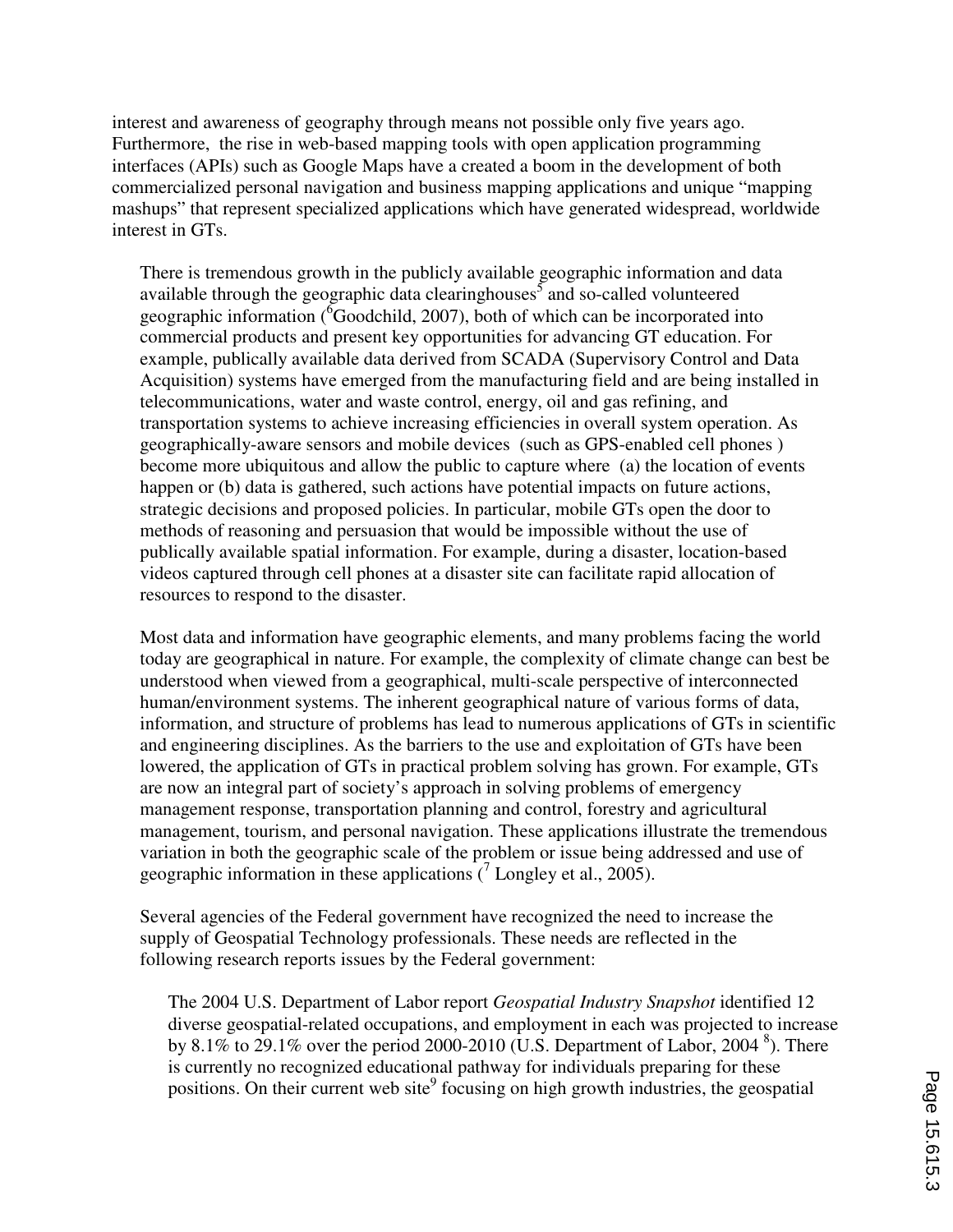technology industry, as reported by Geospatial Information  $\&$  Technology Association, is growing at an annual rate of almost 35 percent, with the commercial subsection of the market expanding at the rate of 100 percent each year.

The National Research Council (NRC) through the National Academy Press has issued a number of reports from select committees and task forces examining various issues faced by geospatial industries, researchers, and educators. The 2006 report titled *Beyond Mapping: Meeting National Needs through enhanced Geographic Information Science*, recognizes that the supply of professionals in the geospatial fields has not kept pace with the demands of a high growth technology (National Research Council,  $2006a^{10}$ ). This report was requested by several government agencies ( including the Census Bureau, the Federal Geographic Data Committee, the National Geospatial-Intelligence Agency, the National Oceanic and Atmospheric Administration, the National Science Foundation and the U.S. Geologic Survey) to assess the current state of the mapping sciences. The committee made several recommendations including increased flexibility by academic institutions in removing barriers to implementation of multidisciplinary GT programs and recognition of Geographic Information Science as a coherent research specialty by the National Science Foundation.

In recognizing that the development of a future GT workforce begins with K-12 education, the NRC's 2006 report titled *Learning to Think Spatially* proposed a goal of establishing a systematic research program into the nature, characteristics and operations of spatial thinking and in turn, fostering the development of a new generation of spatially literate students (National Research Council,  $2006b^{11}$ ).

The NRC has also outlined a roadmap for interdisciplinary research at the intersection of Computer Science and Geographic Information Science as reflected in the 2003 report titled *IT Roadmap to a Geospatial Future* (National Research Cou<sup>12</sup>ncil, 2003). The report concludes that "The convergence of advances in location-aware computing, databases and knowledge discovery, and human interaction technologies, combined with the increasing quality and quantity of geospatial information, can transform our world."

At the same time the NRC has recognized that this new research capacity is not without personal dangers. In the 2007 report, *Putting People on the Map: Protecting Confidentiality with Linked Social-Spatial Data*, a panel examines the issues of availability of spatial data on research participants in investigations that allow identification of individuals who have been promised confidentiality (National Research Council,  $2007^{13}$ ).

While not explicitly mentioning GTs, the Office of Cyberinfrastructure in the National Science Foundation states in the vision statement of *Cyberinfrastructure Vision for 21st Century Discovery* that it intends to lead in "the development and support of a comprehensive cyberinfrastructure essential to 21st century advances in science and engineering research and education" (National Science Foundation Council (NSFC),  $2007:1^{14}$ ). The report reiterates the key points of the NSF Office of Cyberinfrastructure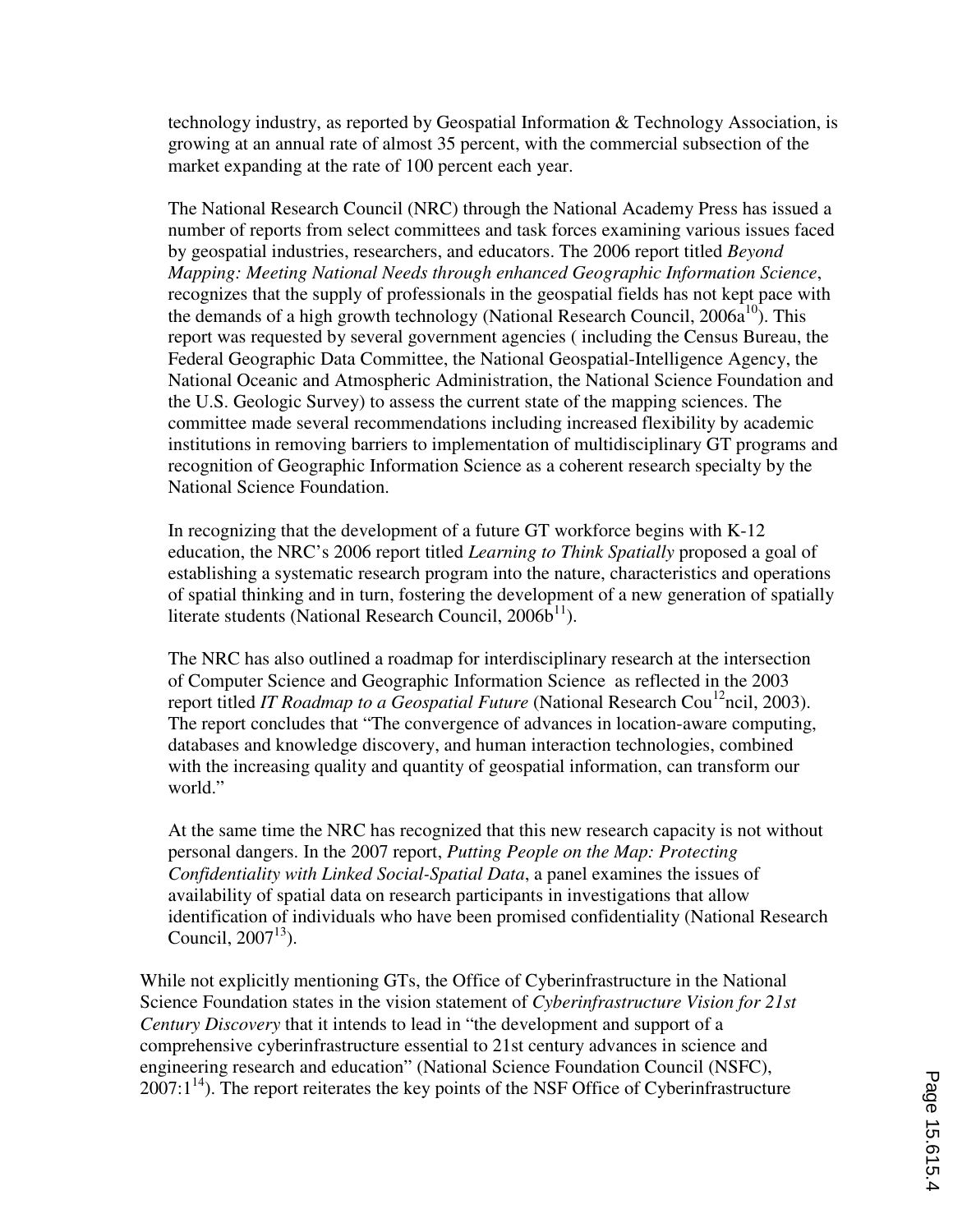(OCI) mission which is "the preparation and training of current and future generations of researchers and educators to use cyberinfrastructure to further their research and education goals, while also supporting the scientific and engineering professionals who create and maintain these IT-based resources and systems and who provide essential customer services to the national science and engineering user community<sup>15</sup>." This vision will assist in building the computing infrastructure on which researchers, educators, and students in diverse applications of Geographic Information Science and Technology will thrive.

## **Rationale for the program**

Consistent with RIT's educational goals and mission, this program proposal responds to the increasing need for highly educated and capable professionals in the technological workforce. In 1997, NASA launched a National Workforce Development Education and Training Initiative to address the "serious shortfall of professionals and trained specialists who can utilize geospatial technologies in their jobs" (Gaudet et al.,  $2003:21^{16}$ ). Since that time the academic community, through the University Consortium for Geographic Information Science, has sought to address issues of unregulated academic certificate programs and insufficiently rigorous undergraduate programs.

This effort has resulted in a report titled the Geographic Information Science & Technology (GIS&T) Body of Knowledge (University Consortium for Geographic Information Science (UCGIS), 2006). This report is the result of a collaborative curricula project over ten years by representatives from more than 80 universities and continues to be developed with a 2<sup>nd</sup> edition scheduled for publication in  $2010^{17}$ . This program is first designed to meet the core requirements of this report, to further prepare students to function as professionals in the field with classroom and work learning experiences, and to prepare them for future education at the graduate level. It is required that students learn the core elements of the science and technology in the Geospatial Technology field and apply them in problem solving activities. At the same time, a very important element of the educational experience will be the association with students of other disciplines who will be pursuing elective courses in GT as a method for their own professional domains.

#### **The Program of Study**

The proposed Bachelor of Science program consists of 182 credits with an additional requirement for 3 quarters of Co-op experience in a professional employment situation. The program does not contain multiple concentrations or tracks. The program requirements are:

- GT courses in the major field of study 56 quarter credits with 48 credits offered through the Center for Multidisciplinary Studies and 8 credits coming from other colleges at the Institute.
- Institute requirements for First Year Enrichment (2 credits) and Wellness are met. General education requirements include 92 credits from the Colleges of Liberal Arts and Science.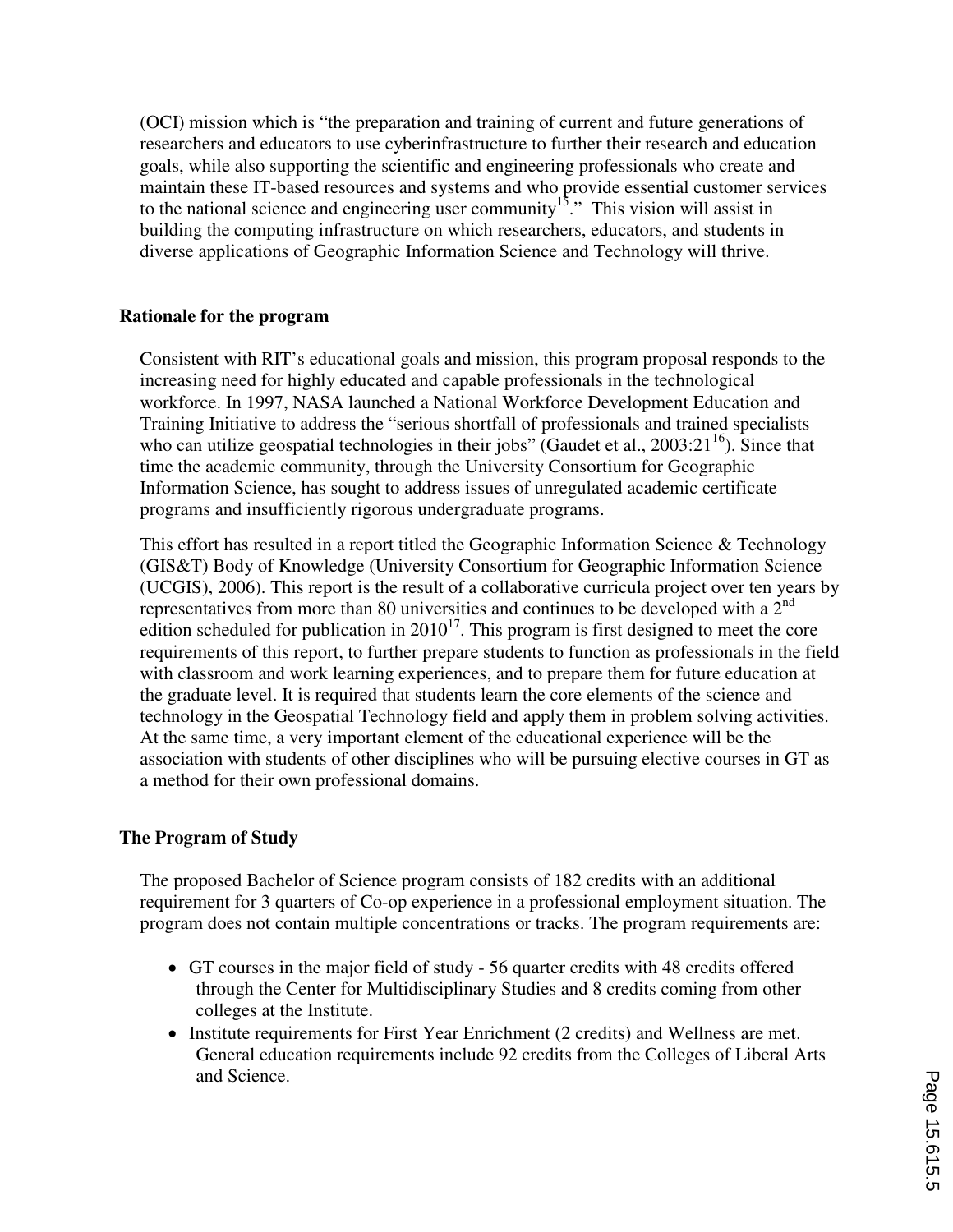- Professional electives 20 credits. These may include geospatial technology courses not specifically required in their program, and/or courses approved as professional electives that are offered from other RIT departments and minors.
- $\bullet$  Free electives -12 credits

#### **Educational and career outcomes**

Career opportunities will abound for graduates of the proposed degree program. Examples of possible career paths that graduates of the proposed degree can pursue include but are not limited to cartography, surveying, and geospatial application development. See GIS Jobs Clearinghouse  $(2009)^{18}$  for a continually updated list of industry-specific career opportunities related to GTs. Furthermore, any proposed curriculum in a professional field should meet the requirements of professional qualification – either a licensure or certification – of program graduates. The newly formed GIS Certification Institute  $(GISCI)^{19}$  is seeking to address the issues of certifying GIS professionals (the GISP certification) and currently offers a portfolio based certificate pending development of curricula and appropriate examinations. This requires submission of documentation of educational and work experiences, professional recommendations, and agreement to abide by a published code of ethics.

In today's competitive work place, many students continue on after their Bachelor degrees for graduate education. This trend is no different in Geospatial Technology fields. Acknowledging this trend, the proposed curriculum is also designed to prepare students for graduate-level education. In this respect, the proposed curriculum will emphasize the acquisition of research skills and effective writing and communication. Even if students do not choose to continue on for graduate education, these skills will enable them to be leaders and innovators in their careers. Furthermore, in preparing students for graduate education, this curriculum fits within the institutional vision for increased scholarship at RIT. Upper level courses in the curriculum will be designed to create opportunities for students to work closely with faculty on research projects.

## **Relationship to RIT program portfolio**

This BS program is the result of the continued development in the Geographic Information Science and Technology field over the last 30 years. The value of rigorous, creative spatial thinking and communication has been increasingly recognized and has resulted in opportunities for careers and further education in the field. This program will complement and enhance the current offerings in the RIT portfolio of programs. There are currently undergraduate and graduate programs that make significant use of geospatial technology, such as Imaging Science, Environmental Science, Public Policy, and Anthropology. These programs and others will benefit from the educational and research activities of faculty and students associated with this degree and create further synergy and opportunities for collaboration across the Institute through multidisciplinary connections. In addition to the core program requirements, courses specific to the GT BS degree can also be offered as minor with an existing degree. For example, GT would make an excellent minor to Environmental Science, Civil Engineering Technology, Imaging Science or any other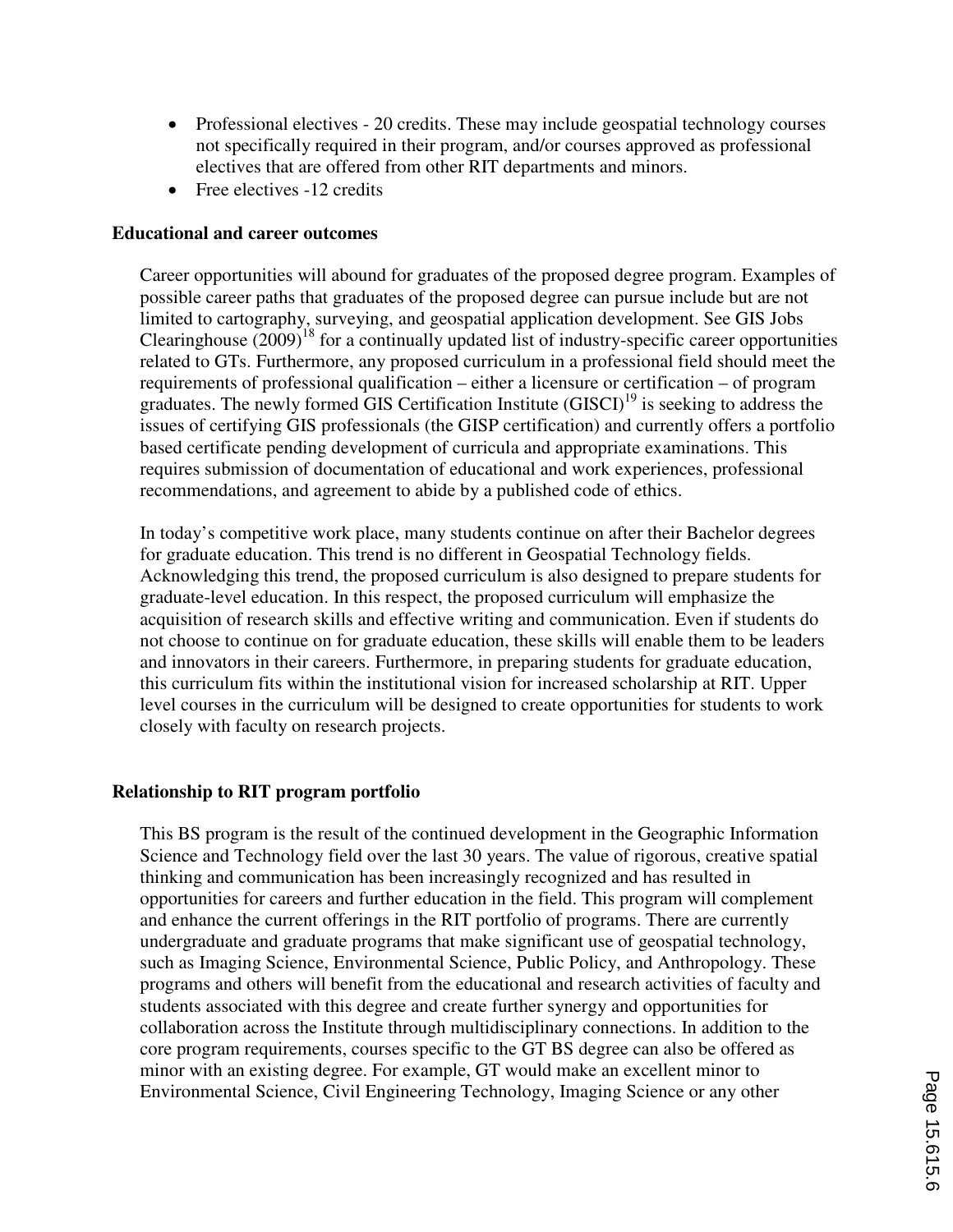existing degree that incorporates spatial perspectives. The interdisciplinary, unique nature of the proposed BS degree program makes quantitative information on student headcounts in related programs internal and external to RIT difficult to obtain. For example, the strong emphasis on technology makes the proposed degree distinct from BS degrees in Geography where GTs, in part, are typically taught but are not the main focus. The four year plan of study makes the proposed degree distinct and more in-depth from two year, vocationallyoriented type GT degrees.

#### **Relationship to RIT goals**

**Goal 1. Improve student retention and graduation rates.** This proposed degree program has tremendous career potential through involvement in many infrastructure industries and interdisciplinary nature. The Department of Labor has recognized the career field as one of fourteen fasted growing in the country. The placement of the degree program in the Center for Multidisciplinary Studies, which is known throughout the Institute for its strength in student retention, is a tremendous opportunity because of its faculty and experienced professional advising staff. The graduate and undergraduate courses -already available to other students in the Institute - will enable the degree program to attract students internally who might otherwise search elsewhere for such a degree.

**Goal 2. Achieve "best in class" diversity for minority student, faculty, and staff populations.** The Geospatial Technology industry has emerging careers that offer new opportunities to all comers. A good example is the program offered by the American Association of Geographers titled **My Community, Our Earth**<sup>20</sup> that promotes female and minority participation in geospatial technology training for sustainable development.

**Goal 4: Increase percentage of graduating students with employment offers or graduate school.** This field is regarded by the Department of Labor as one of the fastest growing 14 career fields in the nation. It has been recognized as one of the key components of industries building and maintaining the national infrastructure in many areas – electrical, telecommunications, transportation, emergency management, etc. Students who graduate from this program will be prepared to enter graduate school in many fields.

**Goal 6: Increase Sponsored Research awards.** Core faculty of the program are actively involved in obtaining sponsored research for Geographic Information Science and Technology (GIS  $&T$ ) related research. A key part to GIS  $&T$  research is student RAs that receive relevant scholarship training via the GT program.

**Goal 8: Achieve 100% faculty participation in scholarship as defined by RIT Scholarship Policy.** Core faculty of the program are already actively involved in scholarship.